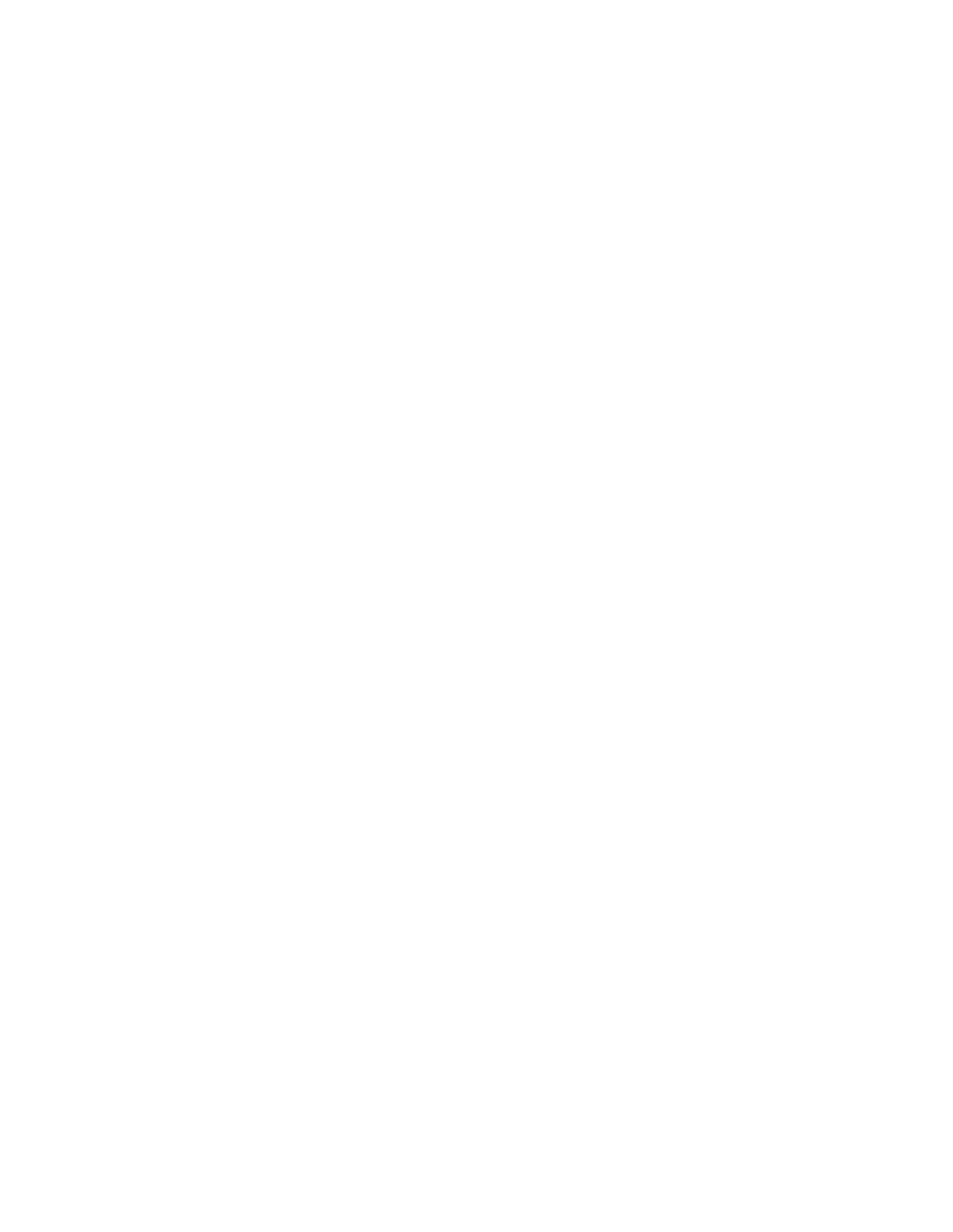### **Ellen Ruth Harrison**

## **PROMISE SONG**

for treble voice and piano

2020

**Commissioned by Salon 21 Jill Jantzen, Artistic Director** 

### **Text by Don Bogen**

from *Immediate Song* published by Milkweed Editions, 2019

Don Bogen's poem has a very claustrophobic feel to it that I have tried to express in the music. The static quality of the harmony and the repetitive gestures create an ominous atmosphere from which the singer and pianist break out in several anxiety-ridden phrases only to succumb once again to the sinister mood of the earlier music.

My heartfelt thanks go to Jill Jantzen and Don Bogen for asking me to write this piece and to Kate Tombaugh for giving it voice.

> Duration: circa 6 minutes ellenruthharrison.com ellen.harrison@uc.edu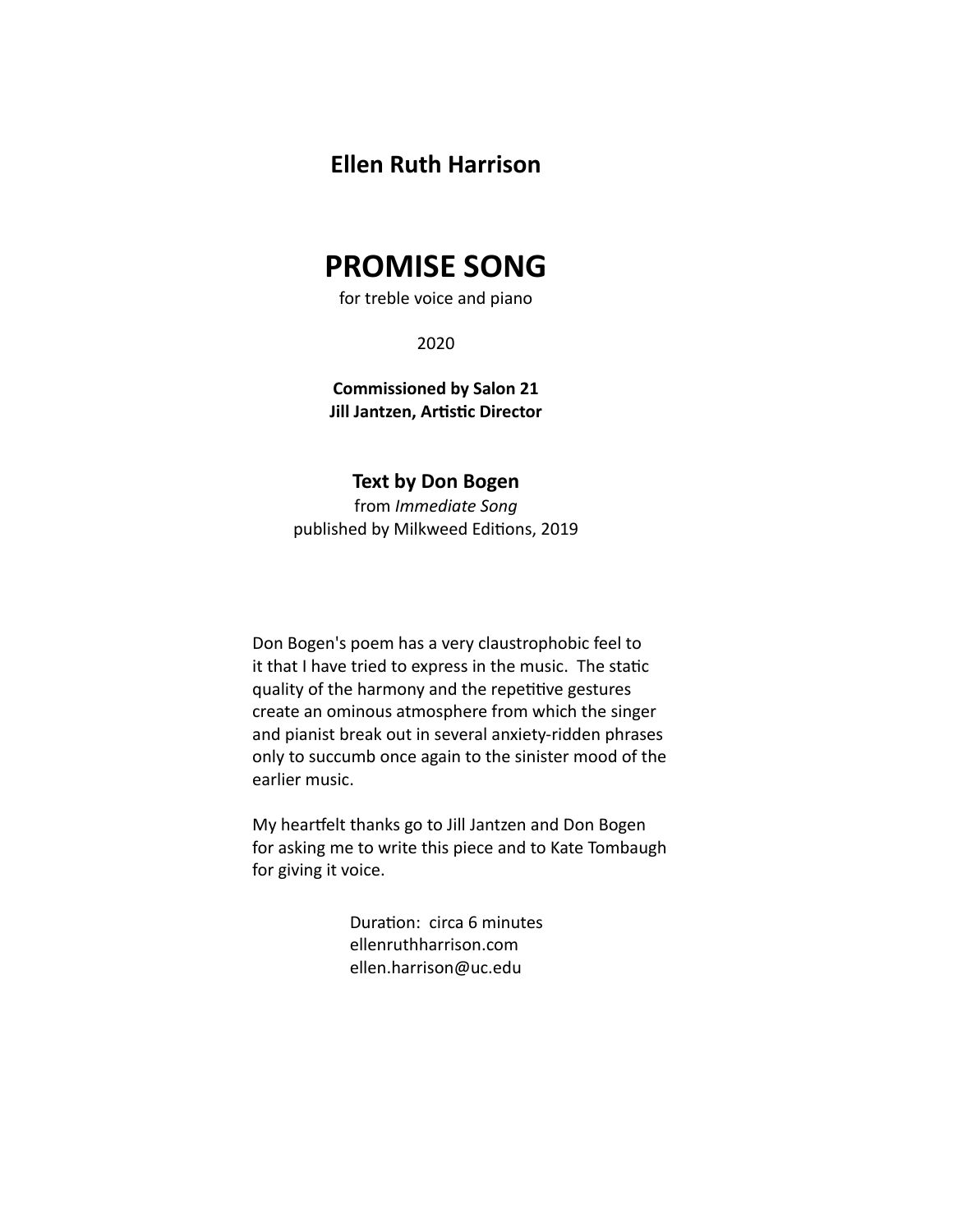#### **PROMISE SONG**

When the taps ran blood she set her books on fire- then she was in a white place where everyone lied.

Words, words, words: smoke puffed out from mouths, stick figures of her name in riot on the forms.

The fat door hides the rules under its mattress pad. A conference room is calm. *If you promise*, they said,

and told me in the silence after they put her back, *Don't listen--everything she tells you is a lie.*

-- Don Bogen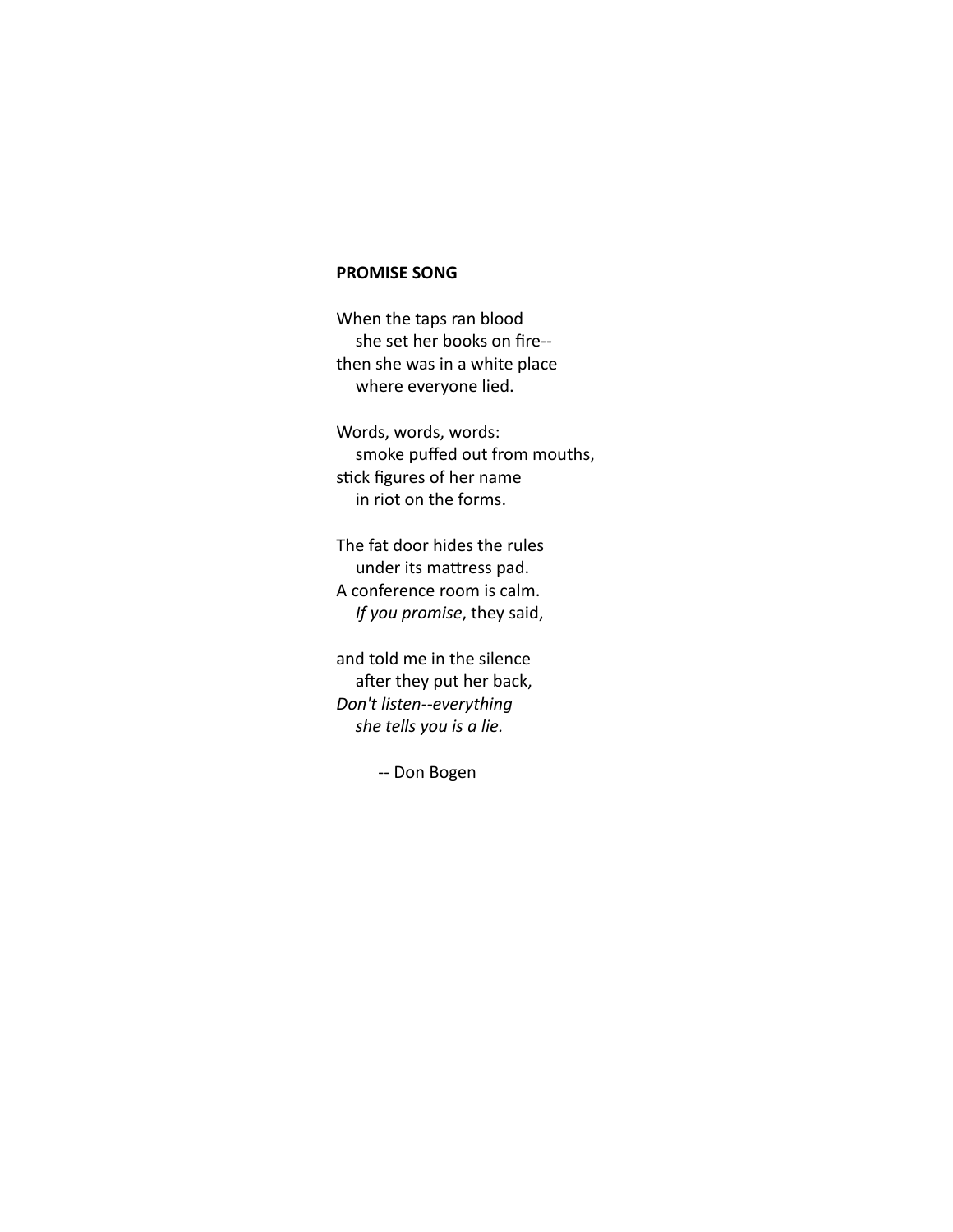



© 2020 Ellen Ruth Harrison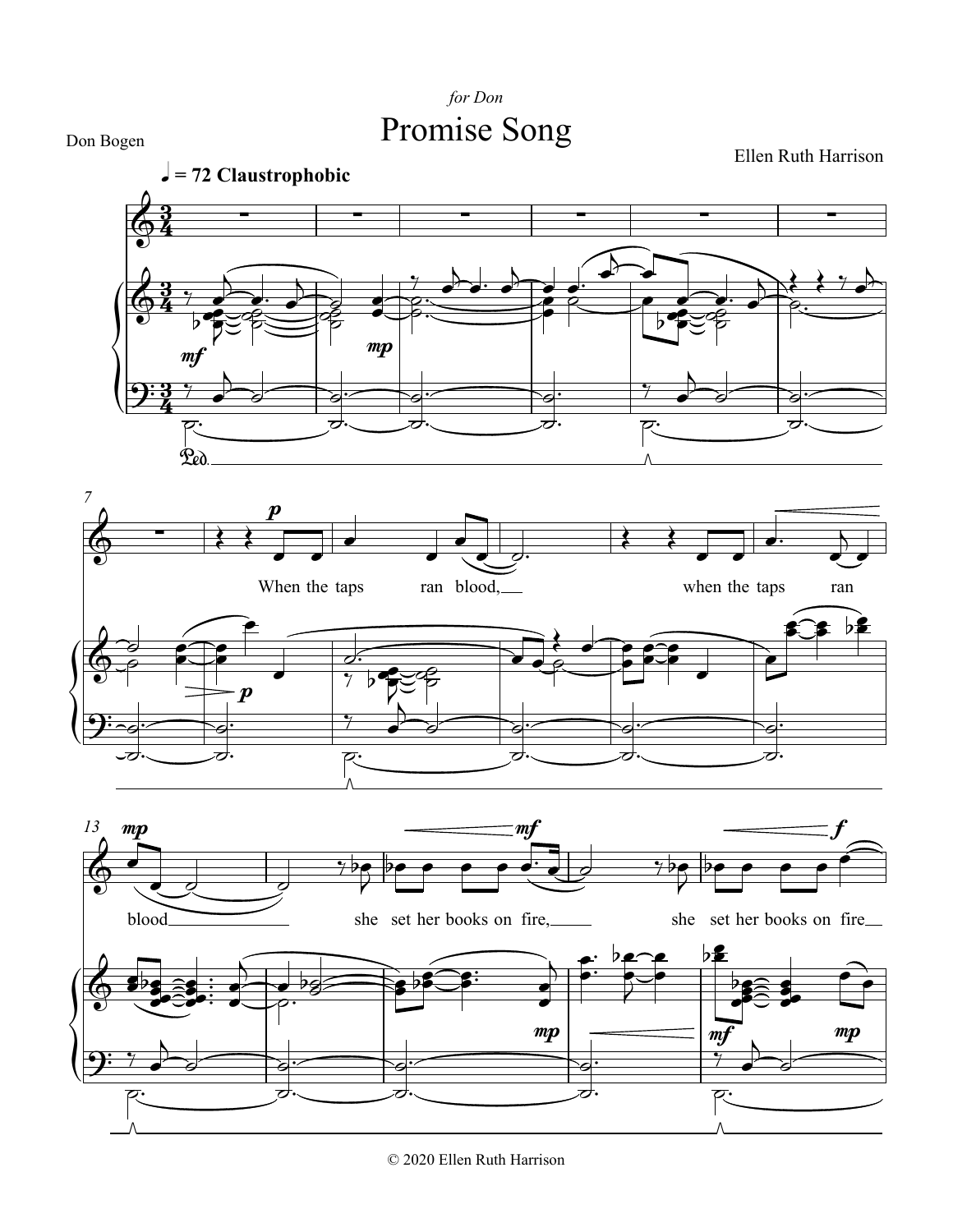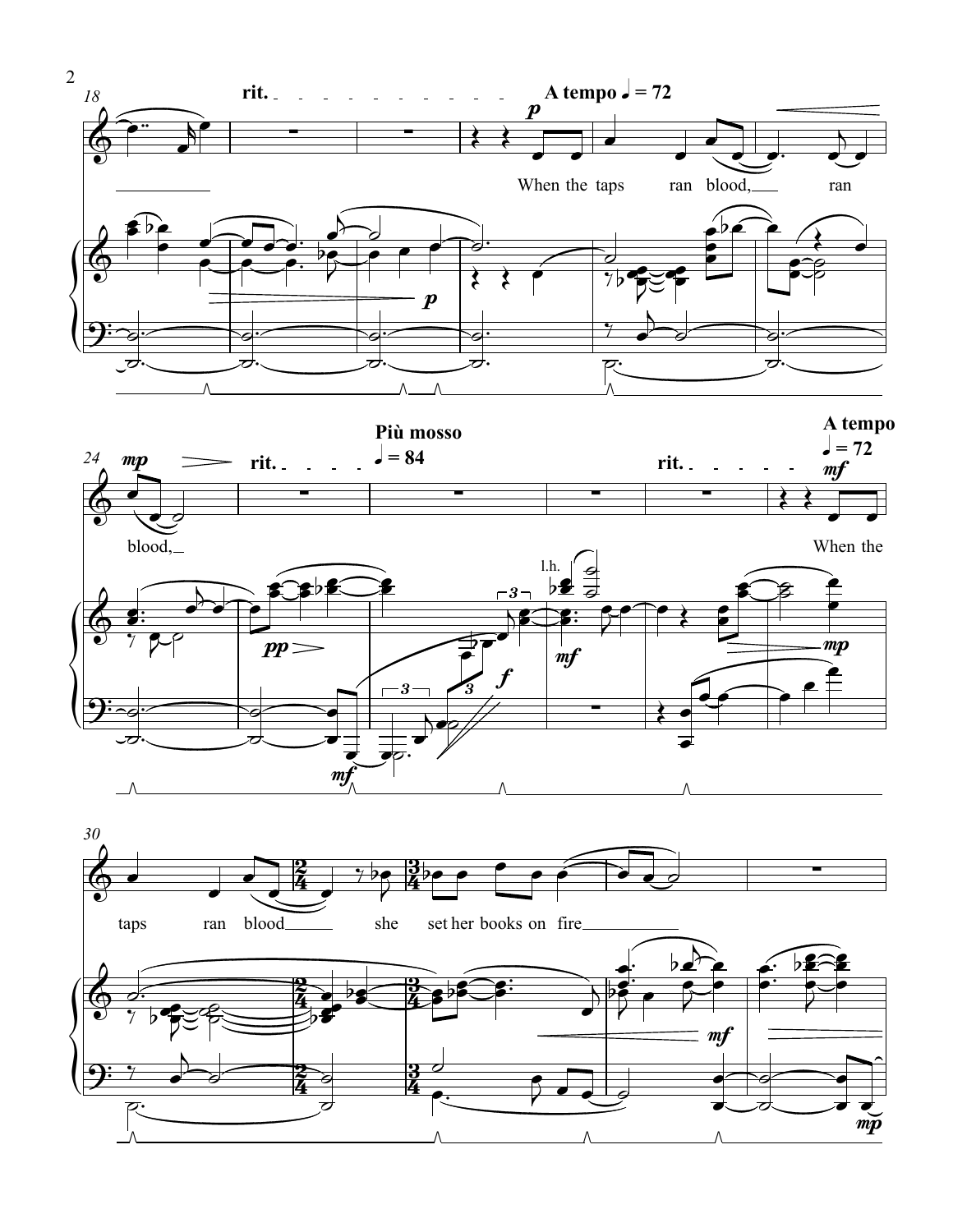



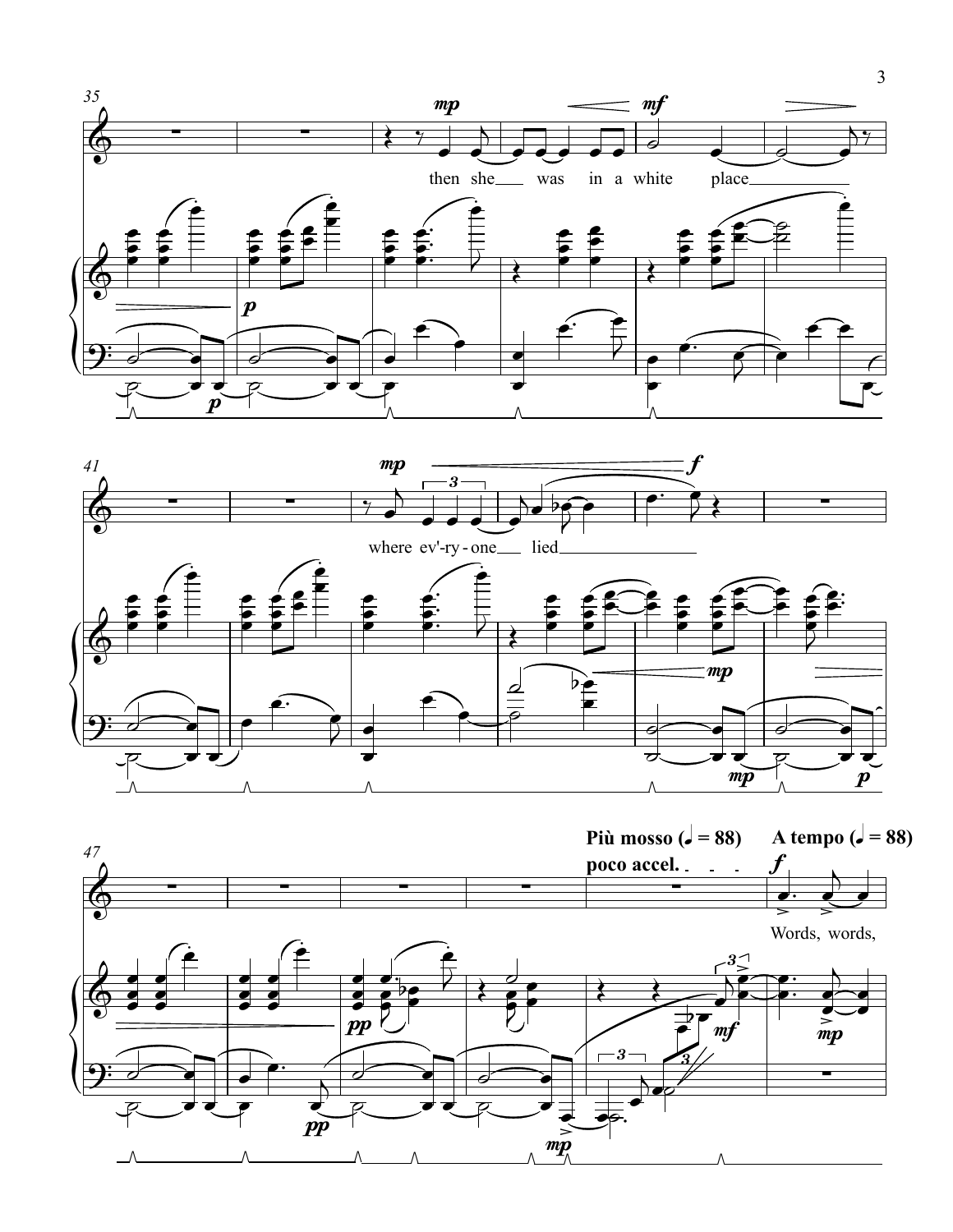



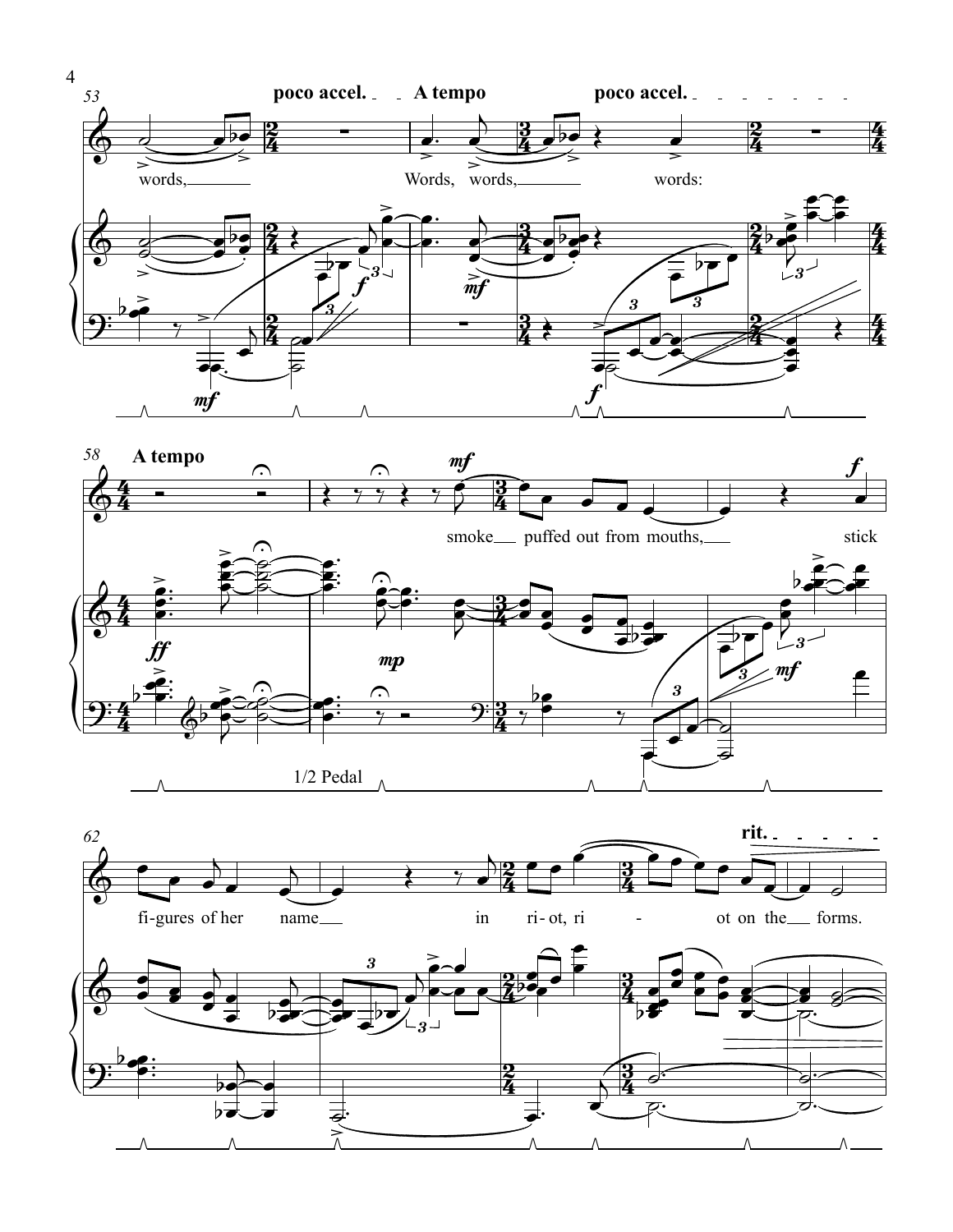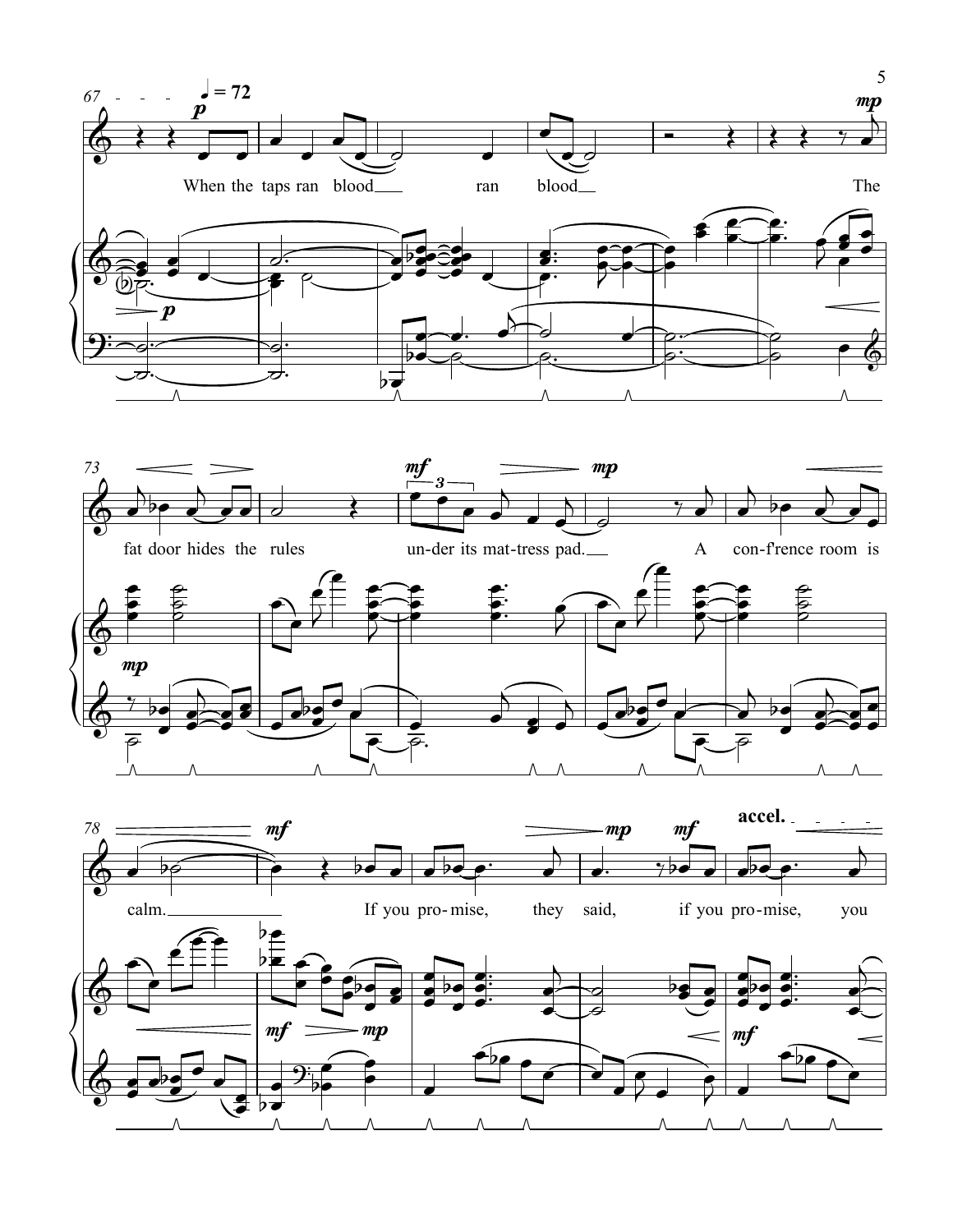



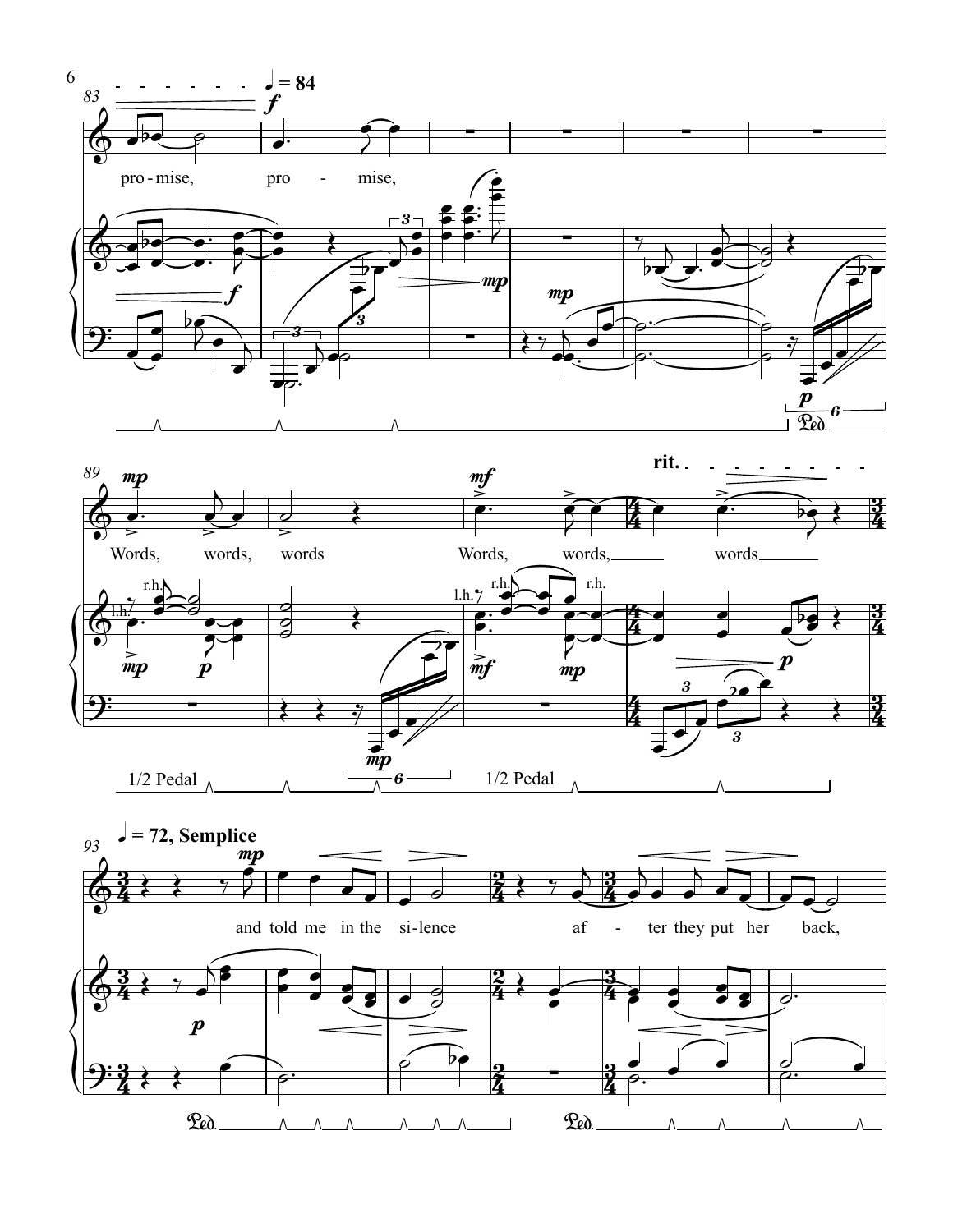